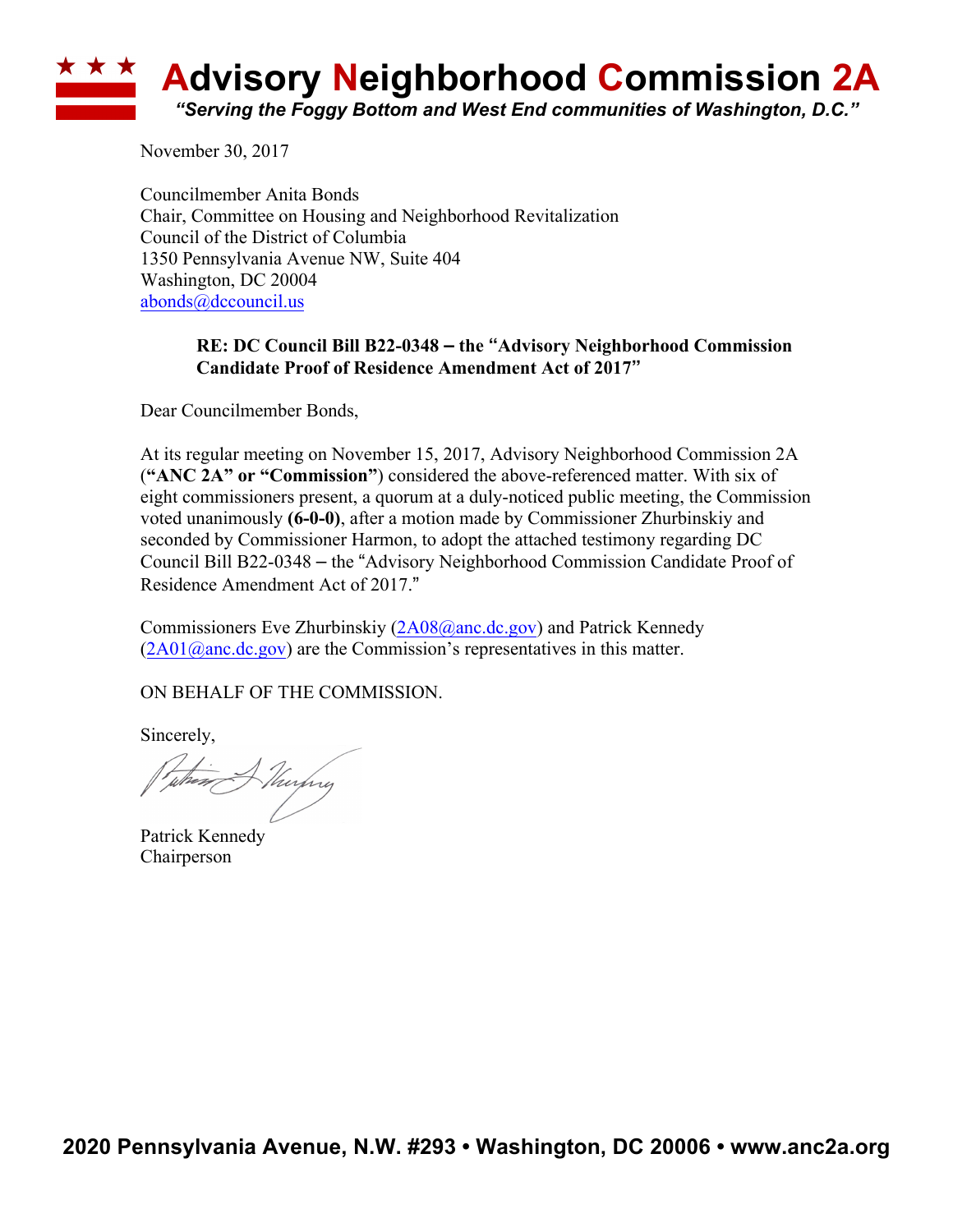## **\* \* \* Advisory Neighborhood Commission 2A** *"Serving the Foggy Bottom and West End communities of Washington, D.C."*

#### **Hearing on DC Council Bill B22-0348 – the "Advisory Neighborhood Commission Candidate Proof of Residence Amendment Act of 2017"**

Testimony by ANC 2A

Members of the Committee on Housing and Neighborhood Revitalization:

My name is Eve Zhurbinskiy and I am the commissioner for Single Member District 2A08, as well as a student at the George Washington University. I am here to testify on behalf of ANC 2A regarding DC Council Bill B22-0348 – the "Advisory Neighborhood Commission Candidate Proof of Residence Amendment Act of 2017."

While ANC 2A appreciates the need to ensure that candidates reside in the district they seek to represent, the legislation as written will lead to the disenfranchisement of college students who live in university-provided housing on campus.

Two of the eight commissioners on ANC 2A – including myself – are George Washington University students who represent districts that consist mostly or solely of university-provided housing. Further, other neighborhoods have Single Member Districts that are solely or mostly comprised of university housing. These include 2E04 and 2E08 in Georgetown, 5A04 by Catholic University of America, 3D07 by American University, and 1B10 by Howard University. I should add that the seat by American has been vacant for several years, indicating the challenges of recruiting and engaging college students to become involved in community affairs.

Because college students move between residence halls frequently, they often lack two proofs of residency. Like several former student commissioners, I do not maintain a DC ID because I have moved numerous times over the past several years, including three times alone in 2017 to maintain residency in my SMD. My bank accounts are still registered to my parents' address in order to avoid the hassle of changing the address three times a year. Currently, my only proof of residency is a form offered by GW that states all my addresses at the university since I matriculated. I pay the university a lump sum for housing at the start of the semester or summer, and thus do not have any utility, rent, or mortgage documents.

Under this legislation, the easiest way for most students to obtain a second proof of residency – other than changing a bank statement multiple times a year – would be to go to the doctor and have the bill sent to their university address. Let's be clear: no one should have to seek medical attention to get a proof of residency to run for office. The unintentional consequence of this bill will be the disenfranchisement of students.

Further, a proof of residency is not currently required to seek any office in DC. ANC 2A believes that placing the burden of obtaining a proof of residency on ANC candidates and not candidates for Council, Mayor, Attorney General, and other offices is an uneven application of the principle of ensuring that every elected official resides in the district they represent.

## **2020 Pennsylvania Avenue, N.W. #293 • Washington, DC 20006 • www.anc2a.org**